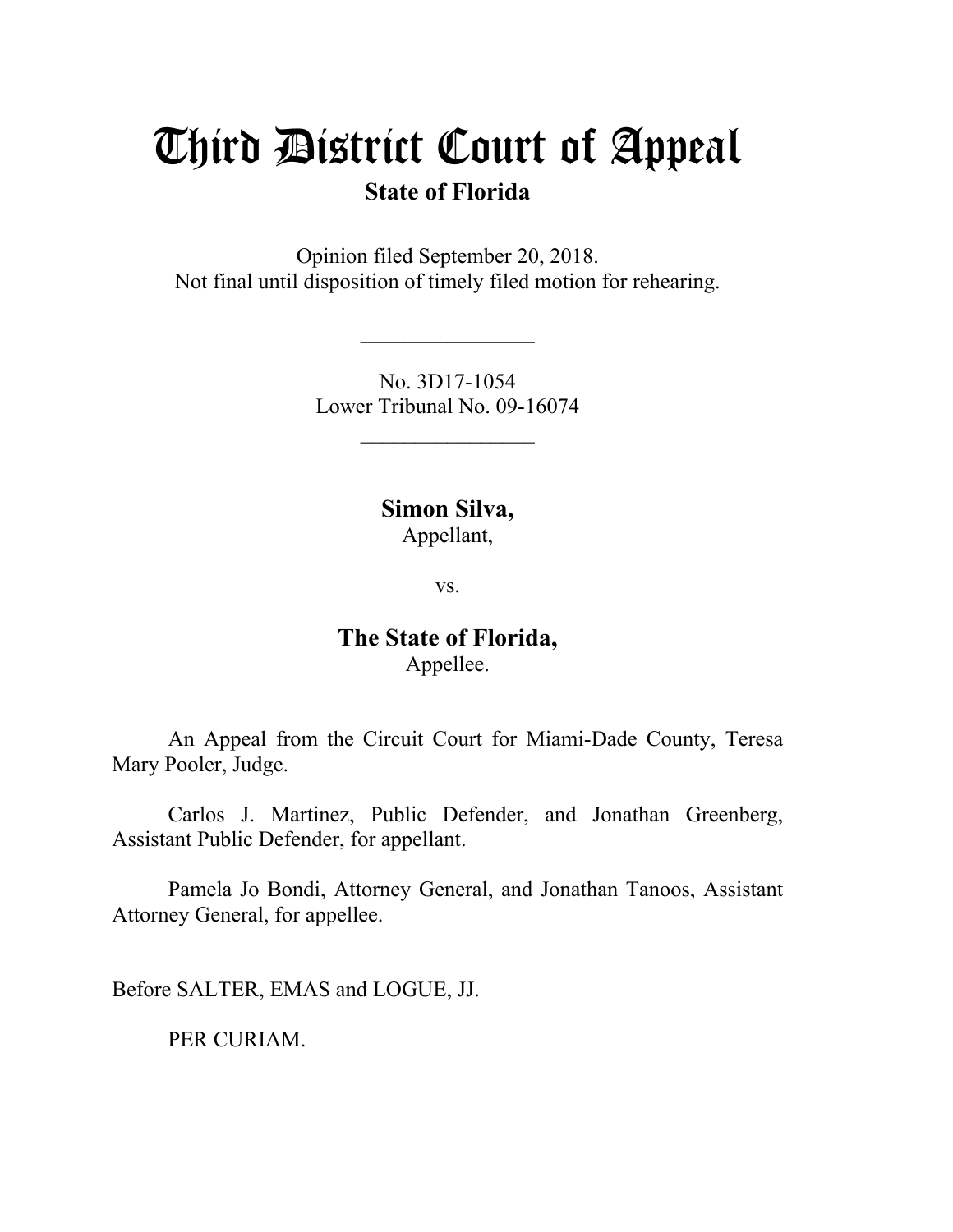I.

Simon Silva appeals his convictions for the second-degree murder of Samuel Forman and the attempted first-degree murder of Deborah Daoud. Silva argues that the trial court committed fundamental error by using a jury instruction that shifted the burden to Silva to prove Forman's alleged aggression beyond a reasonable doubt in order to establish the defense of self-defense. We reverse Silva's conviction as to the second-degree murder count, but affirm Silva's conviction and sentence on the count for the attempted first-degree murder of Daoud. Silva's counsel did not request a self-defense jury instruction regarding the attempted first-degree murder count, thus waiving any claim of error for failure to give such an instruction.

II.

Silva was charged with the first-degree murder of his employer and landlord, Forman; and the attempted first-degree murder of a neighbor, Daoud. The charges arose from the shooting of both Forman and Daoud following a confrontation between Silva and Forman. The parties' account of the confrontation differed: Silva claimed he reacted in self-defense, based on a prior threat by Forman and Forman's reach for a dark object in his pocket; while the State claimed Silva was the initial and primary aggressor.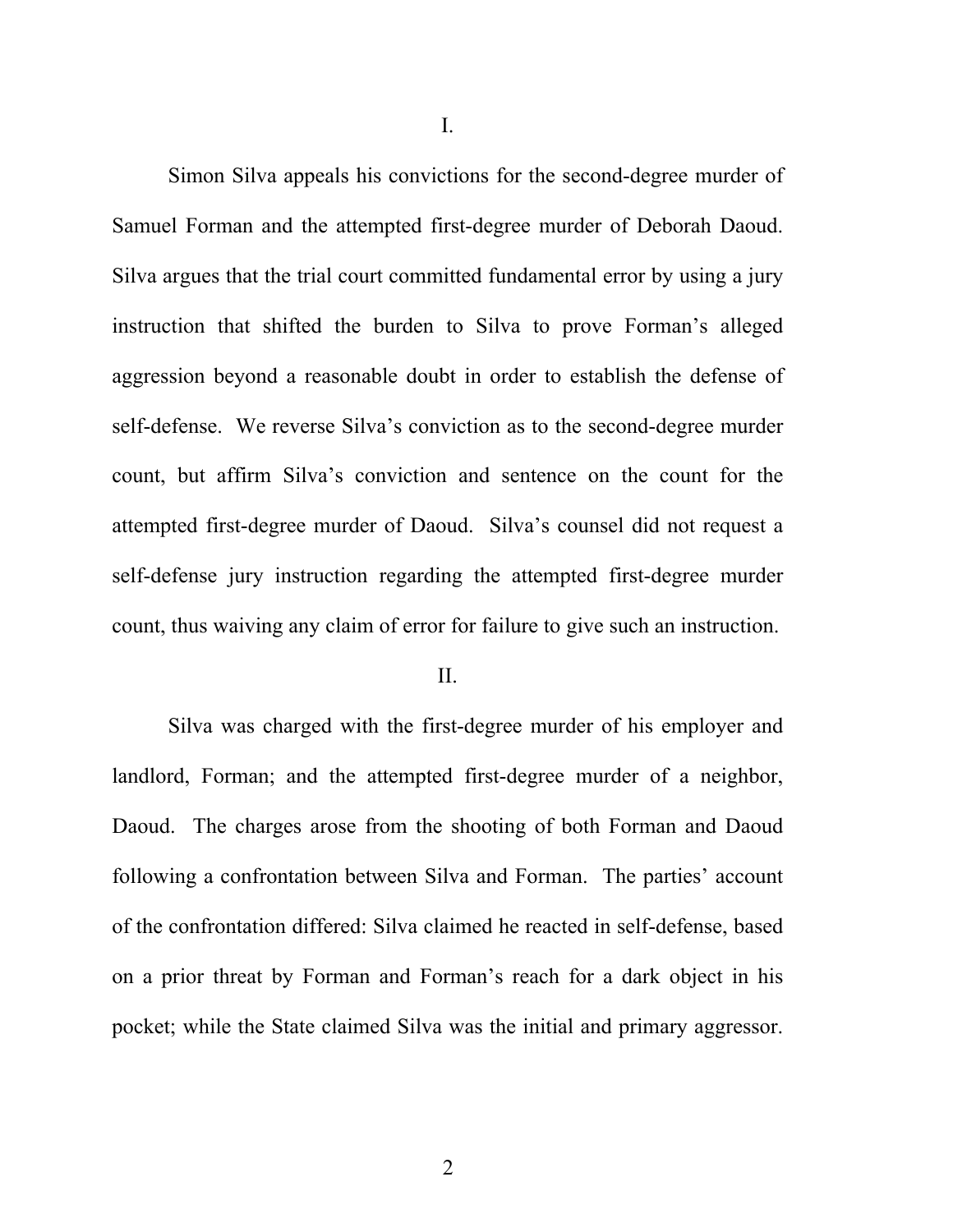The undisputed evidence, however, demonstrated that Silva shot both Forman and Daoud, with Forman succumbing to his injuries.

At trial,<sup>1</sup> Silva claimed the shootings were in response to the aggressive demeanor and actions of Forman and Daoud. Silva resided in a trailer on, and worked at, Forman's junkyard. Silva claimed that Forman started a verbal altercation when Forman observed Silva's unauthorized use of electricity to power his trailer. The parties' confrontation escalated quickly. After a brief exchange of words, Forman allegedly stated "I'm going to shoot you" and reached into his front pocket. Silva testified that he observed Forman pull out a black object, which Silva believed to be a pistol. Silva claimed that this belief, and the accompanying fear, led to the shooting and killing of Forman.

Following the initial shooting, Silva testified that Daoud grew visibly upset and threatened him. Silva claimed Daoud attempted to lunge and throw a microwave at him. Silva reacted to these actions by shooting Daoud, who survived the injuries and fled the scene. Following these events, Silva awaited the arrival of the police. Silva's explanation of the events was emphasized by defense counsel at the beginning of closing arguments, "This is a case of self-defense."

<sup>1</sup> Silva's trial was his second trial due to this Court's decision in Silva v. State, 190 So. 3d 151 (Fla. 3d DCA 2016).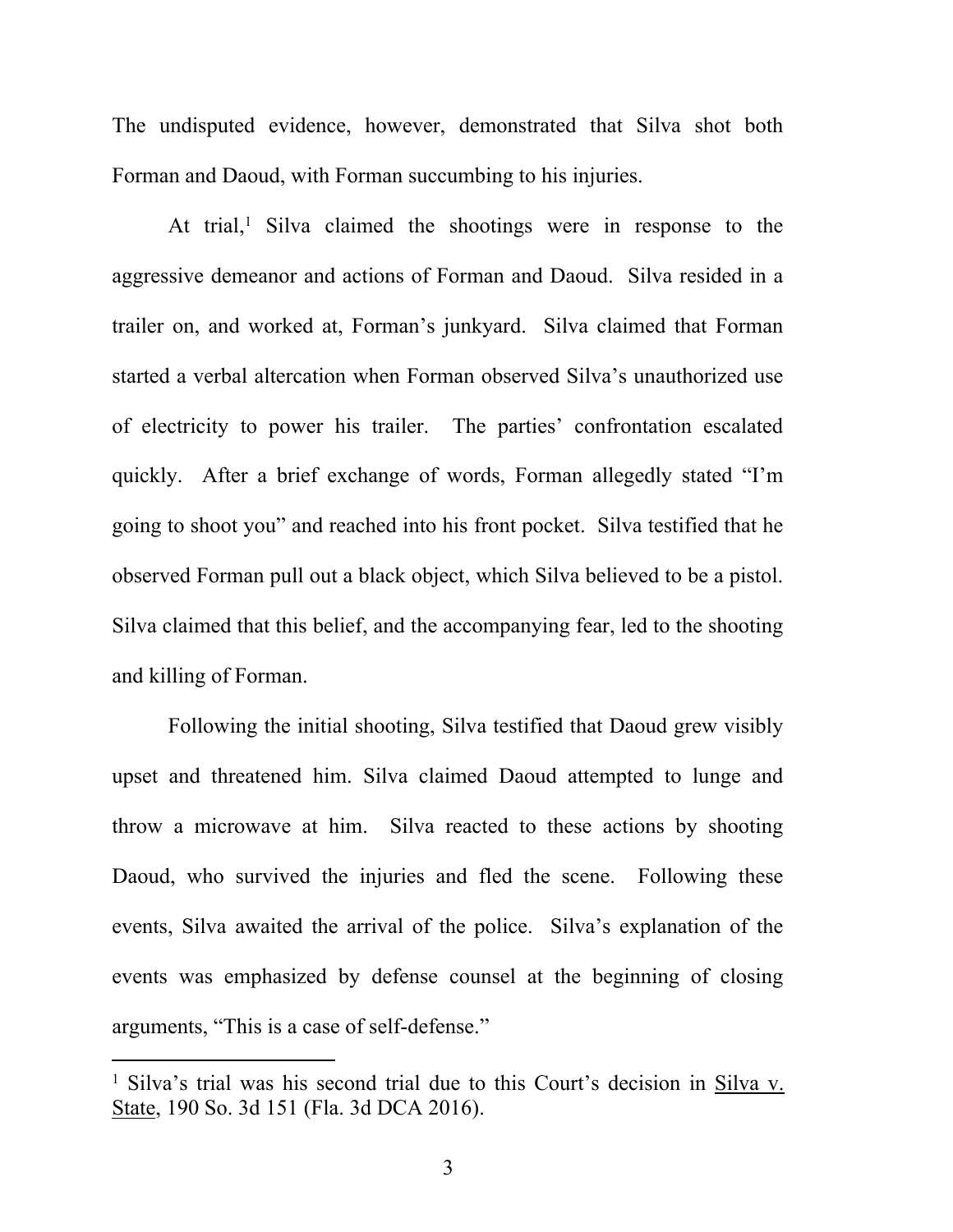To discredit the self-defense claim, the State presented a differing account of the events. The State portrayed Silva as the initial aggressor and a disgruntled former employee and tenant. For example, the State presented Daoud, who testified that Silva was "aggressive" and "pulled the gun out of nowhere . . . [and] just shot [Forman] once." Thereafter, Daoud explained, "[Forman] was kneeling . . . with his hands up" and "[Silva] shot [Forman] again." The State claimed the evidence—including, for example, the testimony of Daoud—demonstrated that Silva shot two unarmed individuals who did not act in a manner to justify Silva's claim of self-defense.

After each side presented its case, the trial court engaged in a standard colloquy with Silva and his counsel regarding the jury instructions. The following exchange occurred:

THE COURT: All right. So do we need to go over them again, just put it on the record in the presence of the defendant? Defense, had you made any objections to any of the substance of matters contained in the jury instructions?

[Silva's Counsel]: No, I have not, [y]our Honor, and I'm in agreement with them. And I've informed my client that I'm in agreement with them. . . . I believe he's in agreement with the - with the instructions the way they're written right now.

. . .

THE COURT: All right. Mr. Silva, are you satisfied then with what your attorney is saying about him going over the jury instructions and finding them to be not objectionable, and you're in agreement with that?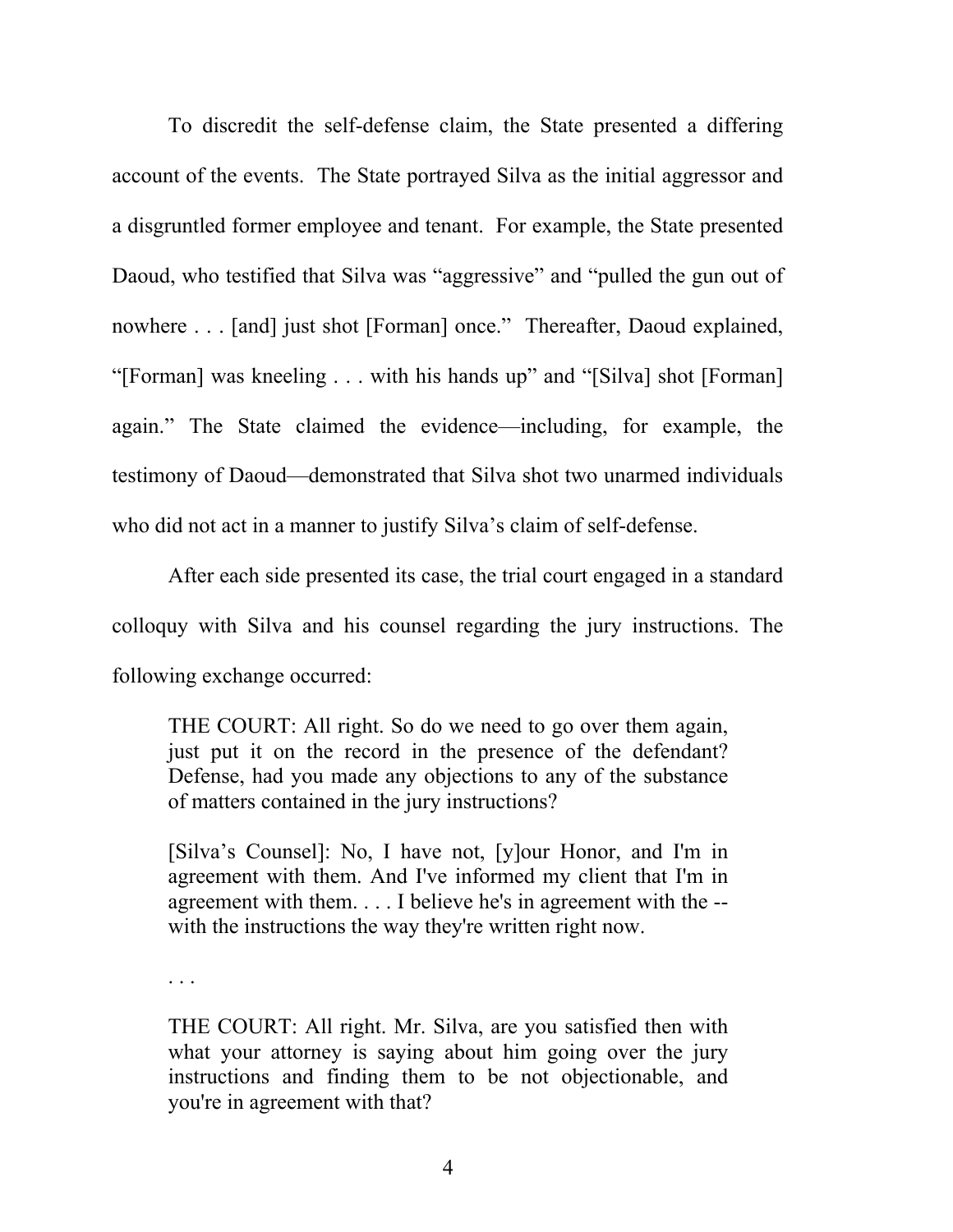DEFENDANT SILVA: Yes, [y]our Honor.

Following this exchange, the trial court instructed the jury on self-

defense:

THE COURT: An issue in this case is whether the defendant acted in self-defense. It is a defense to the offense which Simon Silva is charged if the death of Samuel Forman resulted from the justifiable use of deadly force.

Deadly force means force likely to cause death or great bodily harm. The use of deadly force is justifiable only if the defendant reasonably believes that the force is necessary to prevent imminent death or great bodily harm to himself while resisting another's attempt to murder him or an attempt to commit an attempted first-degree premeditated murder upon him.

To find the defendant was justified in his use of deadly force to resist an attempted first-degree premeditated murder, you must find the following three elements beyond a reasonable doubt. Samuel Forman did some act intended to cause the death of Simon Silva that went -- went beyond just thinking or talking about it. Samuel Forman acted with a premeditated design to kill Simon Silva, the act would have resulted in the death of Simon Silva except that someone prevented Samuel Forman from killing Simon Silva or he failed to do so.

. . . A person is justified in using deadly force if he reasonably believes that such force is necessary to prevent imminent death or great bodily harm to himself or another or the imminent commission of an attempted first-degree premeditated murder against himself or another.

(Emphasis added). The written jury instructions included the same language:

To find [SILVA] was justified in his use of deadly force to resist an Attempted First-Degree Premeditated Murder, you must find the following three elements beyond a reasonable doubt: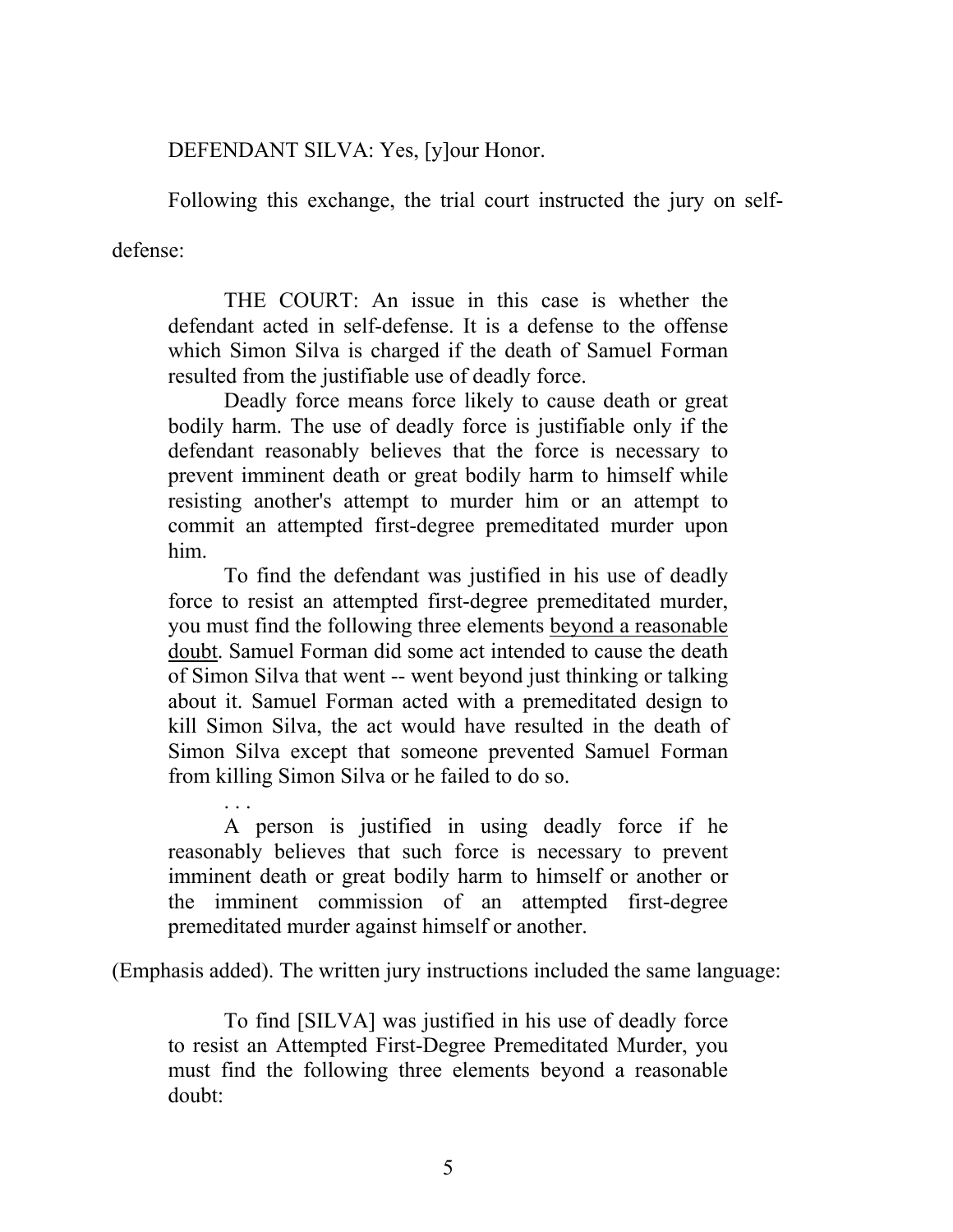- 1. SAMUEL [FORMAN]<sup>2</sup> did some act intended to cause the death of SIMON SILVA that went beyond just thinking or talking about it.
- 2. SAMUEL [FORMAN] acted with a premeditated design to kill SIMON SILVA.
- 3. The act would have resulted in the death of SIMON SILVA except that someone prevented SAMUEL [FORMAN] from killing SIMON SILVA or he failed to do so.

These instructions were repeated a total of three times. Silva's counsel did not object to the trial court's instructions; Silva concedes this point on appeal. No separate instruction on use of force and self-defense was requested or given among the instructions relating to the count for the firstdegree attempted murder of Daoud.

Following the jury instructions, the case was submitted to the jury. The jury found Silva guilty of second-degree murder of Forman and attempted first-degree murder of Daoud. Silva was sentenced to life in prison. Silva's appeal followed.

#### III.

### A. Second-Degree Murder Conviction and Sentence (Forman)

<sup>2</sup> The written jury instructions, verdict form, and investigative record identify Forman as "Foreman." We refer to Mr. Forman, the name provided in the information.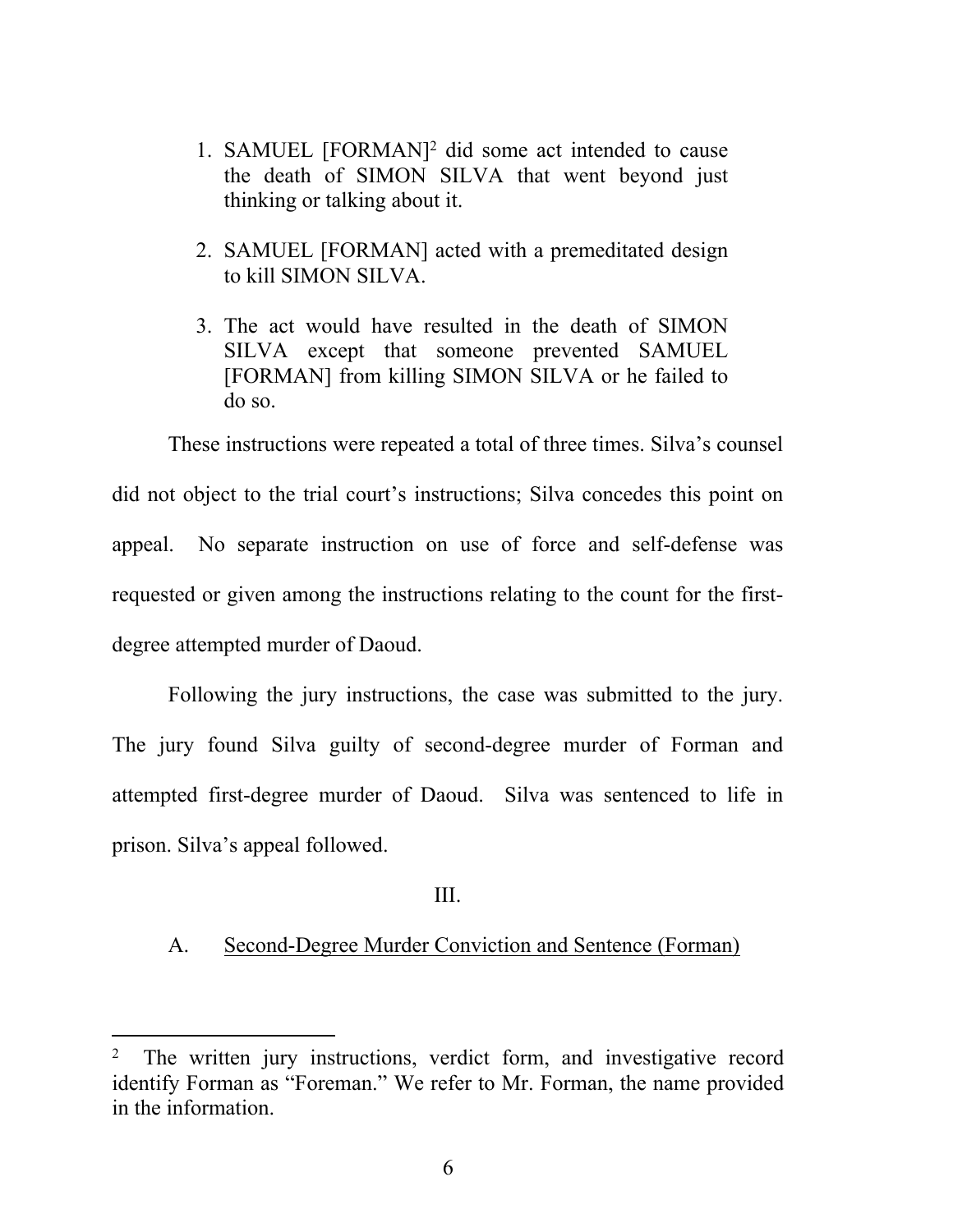The jury instruction regarding self-defense as to the second-degree murder of Forman was not the then-current standard instruction, and it was error to issue it  $3$  The error was not preserved and is reviewed for fundamental error. Wyche v. State, 170 So. 3d 898, 903 (Fla. 3d DCA 2015).

The responsibility to ensure that the jury is properly instructed ultimately rests with the trial court, not counsel. While counsel may assemble and submit proposed instructions, the court may not delegate to counsel the court's non-delegable duty to assure that the jury is instructed on the correct law to be applied to the case.

Florida Rule of Criminal Procedure 3.985 provides that the trial court should generally give the standard jury instructions (found on the Florida Supreme Court's website). If the trial court deviates from, or modifies, the standard jury instruction, it is required to state on the record or in a separate order the reasons for doing so. The failure to do so is reversible error. Id.

Thus, while the standard jury instructions may be presumed to be correct, final responsibility for correctly instructing the jury remains with the

<sup>3</sup> Between 2006 and 2007, the standard jury instruction inadvertently contained the inaccurate language putting the burden of proof on the defendant. The instruction was amended to its present form in 2007 to correct the mistake; In re Standard Jury Instructions, 947 So. 2d 1159 (Fla. 2007). The trial in the present case took place in 2017, ten years after the erroneous language was removed.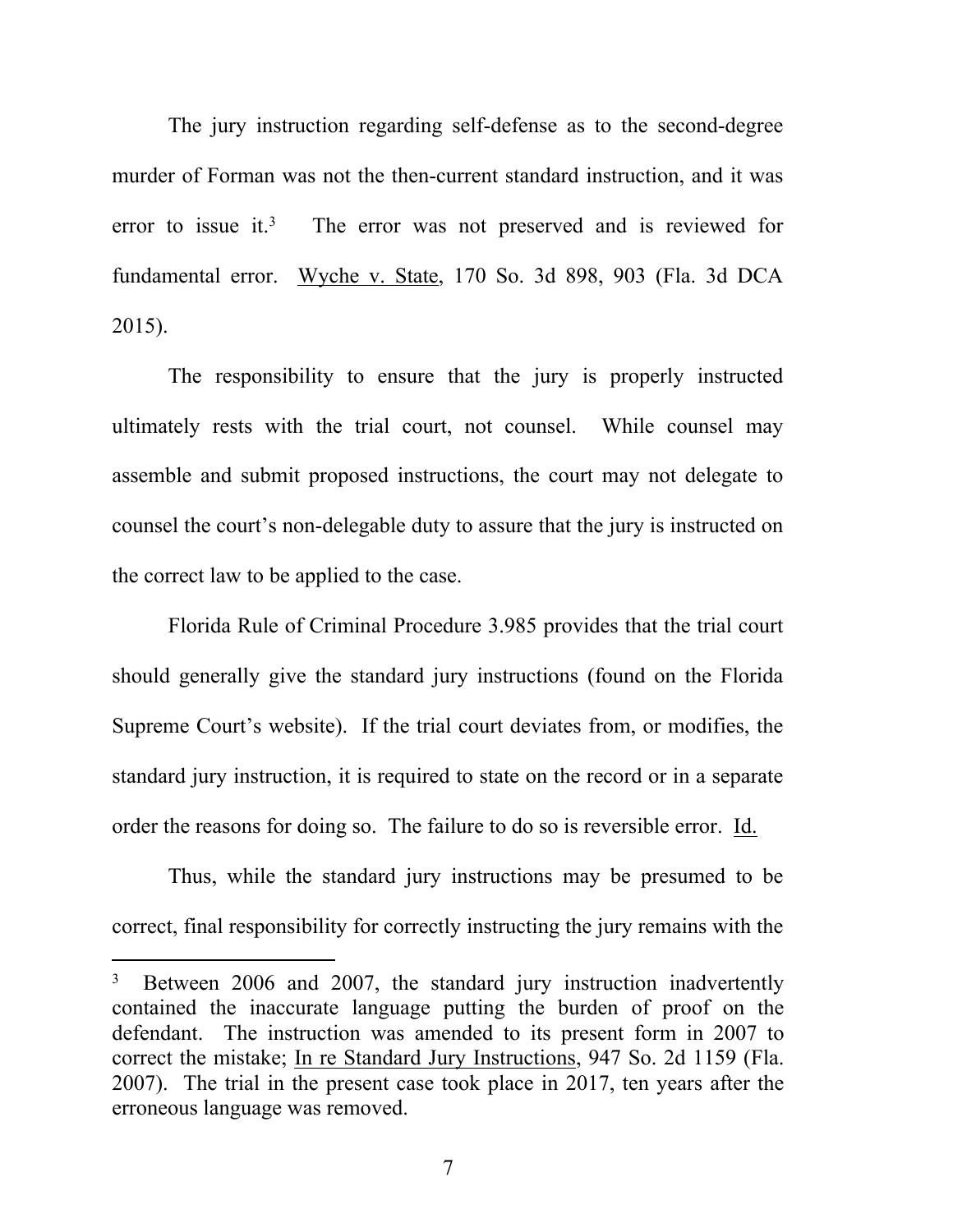trial court. State v. Hamilton, 660 So. 2d 1038, 1046 (Fla. 1995); Lozano v. State, 584 So. 2d 19, 24 (Fla. 3d DCA 1991).

With regard to the charge of second-degree murder against Silva for the shooting and death of Forman, the State makes two arguments: first, that defense counsel affirmatively agreed to the erroneous jury instruction, and second, that we should not address the point because of the concurrent sentence doctrine.

As to defense counsel's affirmative acceptance of the erroneous jury instruction, we are bound by this Court's holding in Philippe v. State, 795 So. 2d 173 (Fla. 3d DCA 2001). Philippe holds that in order for defense counsel's agreement with a defective jury instruction to constitute a waiver, defense counsel must be aware of the defect "and affirmatively agree to it." Id. at 174. In this case, there is no evidence in the record to demonstrate that defense counsel knew the wrong version of the standard jury instruction was under consideration. Defense counsel apparently thought he was agreeing to the then-effective form of standard jury instruction on justifiable use of force, and there is no indication that counsel for the parties or the court knew otherwise.

The State urges us to reject the more stringent holding of Philippe regarding counsel's failure to object to a defective instruction, and to follow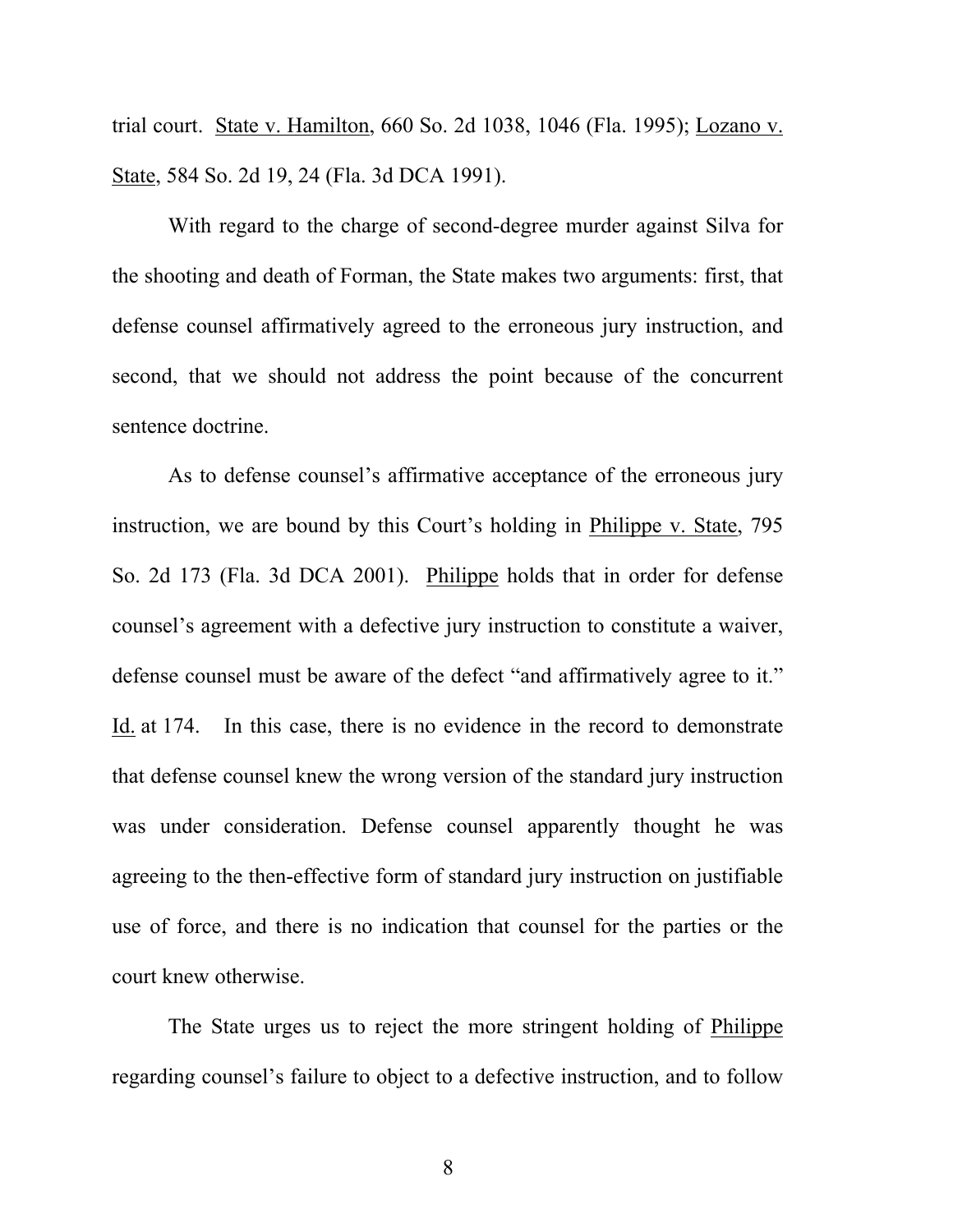instead the more recent analysis of our sibling court in Knight v. State, 43 Fla. L. Weekly D404 (Fla. 1st DCA Feb. 19, 2018), review granted, No. SC18-309 (Fla. June  $25$ ,  $2018$ ).<sup>4</sup> In that case, the trial court used a jury instruction on attempted voluntary manslaughter by act that had been invalidated by the Florida Supreme Court several years earlier (in State v. Montgomery, 39 So. 3d 252 (Fla. 2010)), thereby committing fundamental error.

The First District concluded, however, that objections to the erroneous instruction were waived by counsel, noting among other factors "the existence of a plausible strategic reason for allowing the erroneous instruction to go to the jury." Knight, 43 Fla. L. Weekly at D407. That Court also addressed defense counsel's "active involvement in developing the jury instructions." Id. at D408. The First District certified a question of great public importance on the waiver issue,<sup>5</sup> and the Florida Supreme Court

<sup>4</sup> To recede from Philippe, as urged by the State, this Court would be required to consider and determine the case en banc.

<sup>&</sup>lt;sup>5</sup> The certified question is: IN ORDER FOR COUNSEL TO WAIVE AN ERROR IN A JURY INSTRUCTION THAT WOULD OTHERWISE BE FUNDAMENTAL, IS IT ONLY NECESSARY THAT COUNSEL AFFIRMATIVELY AGREE TO THE INSTRUCTION, OR IS IT ALSO NECESSARY FOR COUNSEL TO AFFIRMATIVELY AGREE TO THE PORTION OF THE INSTRUCTION THAT IS ERROR AND/OR TO BE AWARE THAT THE INSTRUCTION IS ERRONEOUS? Knight, 43 Fla. L. Weekly at D409.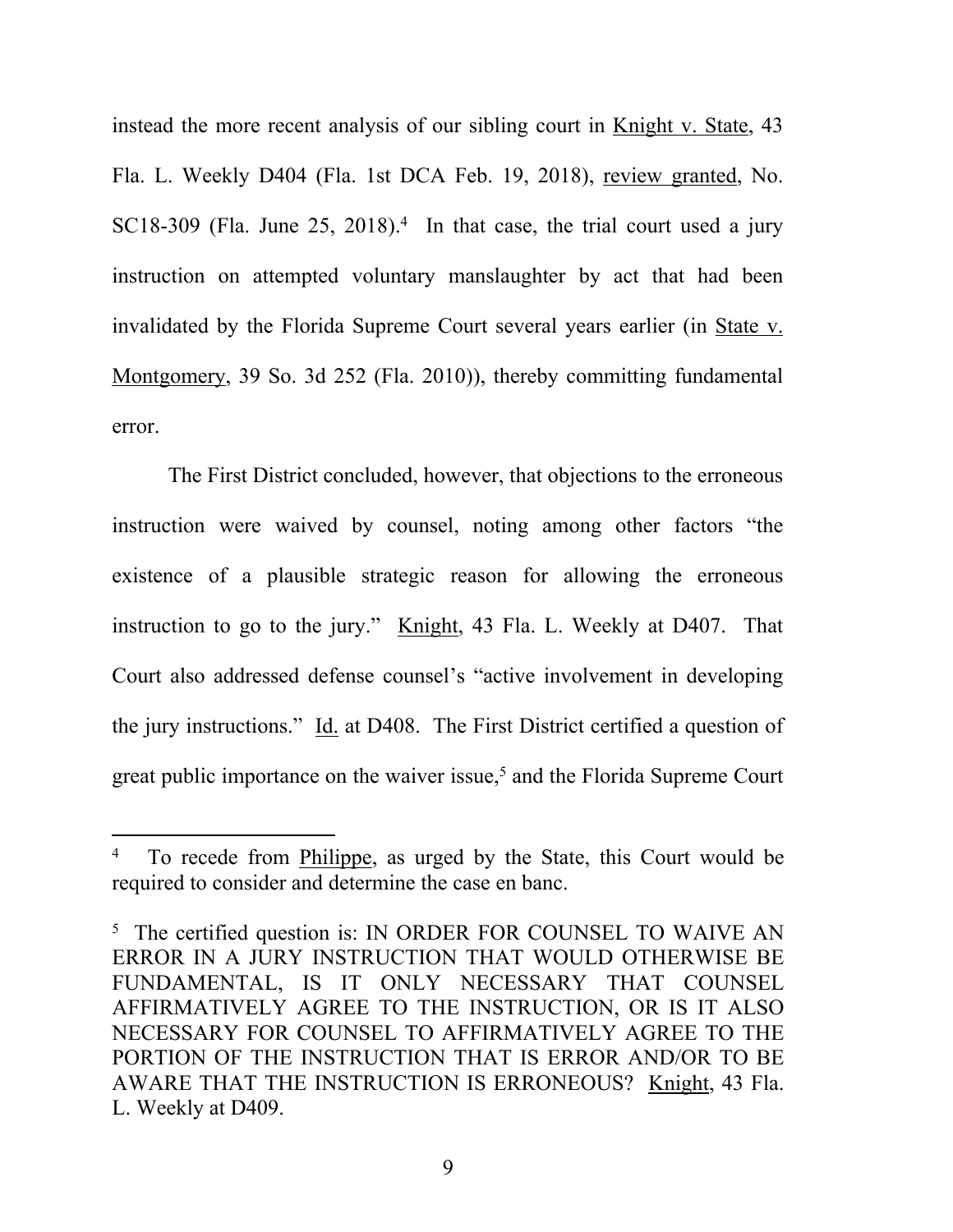has now accepted jurisdiction. Knight v. State, No. SC18-309 (Fla. June 25, 2018).

As to the State's invocation of the concurrent sentence doctrine, the State relies on Jordan v. State, 143 So. 3d 335, 338 (Fla. 2014) ("in the case of multiple concurrent sentences, an appellate court need not address challenges to every conviction where another conviction with a concurrent sentence of equal or greater length has been affirmed on appeal." (citing Hirabayashi v. United States, 320 U.S. 81, 85 (1943)). More recently, this Court applied the doctrine in Green v. State, 224 So. 3d 252, 256 (Fla. 3d DCA 2017) (life sentence for kidnapping and sexual battery charges did not amount to fundamental error because the defendant was serving a concurrent life sentence for an armed robbery conviction).

We reject the State's extension of the doctrine to the present case, however, in this direct appeal. See Camellon v. State, 178 So. 3d 910, 911 n.3 (Fla. 3d DCA 2015).

Based on these authorities and the concededly erroneous jury instruction on justifiable use of force in the second-degree murder case, we reverse Silva's conviction and sentence on the second-degree murder count. We remand the case to the trial court for a new trial on that count.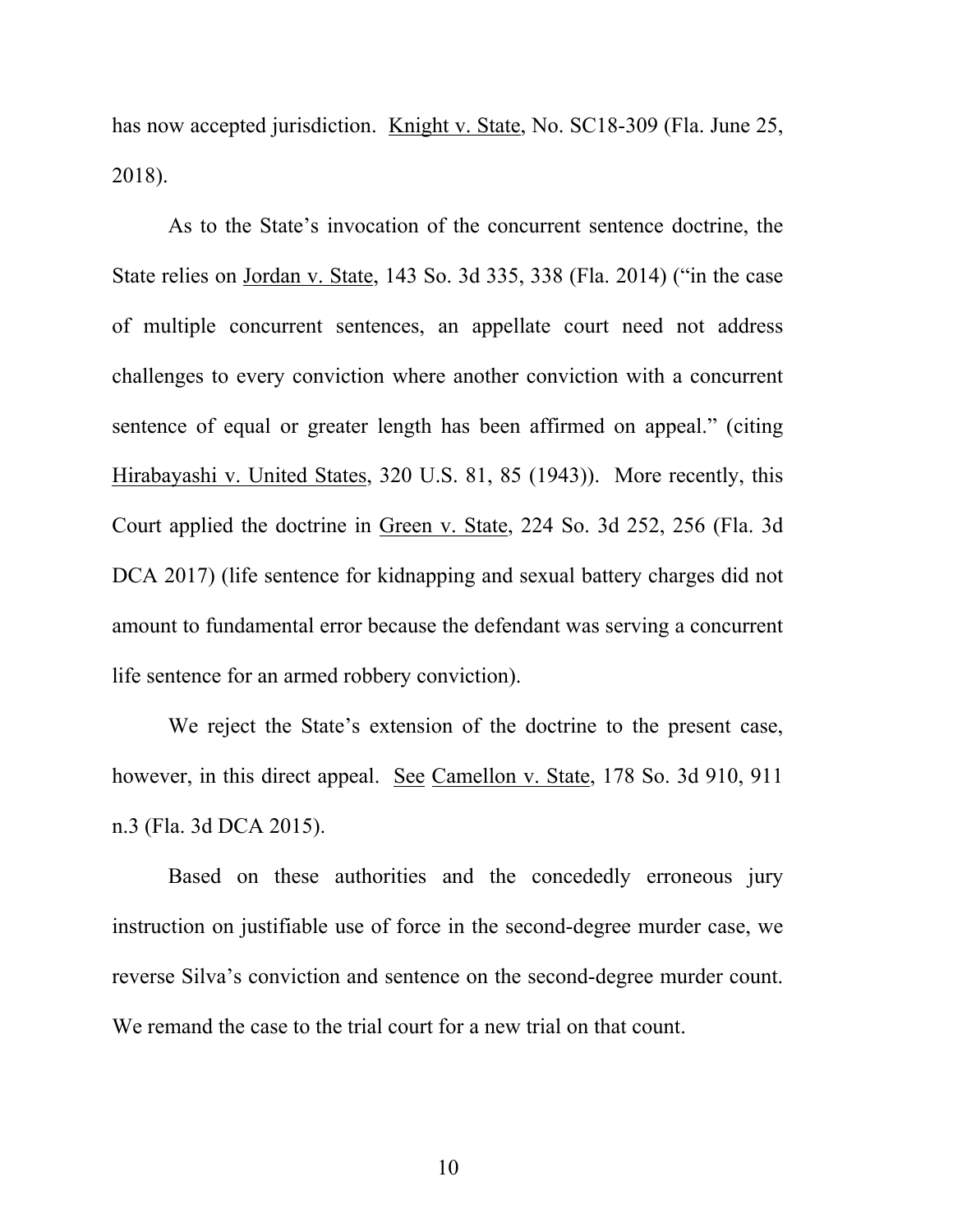B. Attempted First-Degree Murder Conviction and Sentence (Daoud)

As to the charge of attempted first-degree murder of Daoud, Silva failed to request a jury instruction on self-defense, and no self-defense instruction (proper or erroneous) was given to the jury on this count. After the instructions were read to the jury, Silva failed to raise any objection to the instructions as given. These failures are fatal to Silva's claim, as the issue was not preserved and is not fundamental error. See Muteei v. State, 708 So. 2d 626 (Fla. 3d DCA 1998); Goode v. State, 856 So. 2d 1101 (Fla. 1st DCA 2003). See also Holiday v. State, 753 So. 2d 1264 (Fla. 2000).

The overwhelming evidence regarding Silva and the neighbor/victim, Daoud, negates any basis for a claim of justifiable use of force by Silva. Consistent with that evidence, the erroneous jury instruction approved and read to the jury on the second-degree murder count was not included with the instructions pertaining to the attempted first-degree murder count. The self-defense instructions read to the jury mentioned only Forman's name and did not refer to Daoud. Three separate times the instruction stated that selfdefense required a demonstration that "Samuel Forman acted with a premeditated design to kill Simon Silva."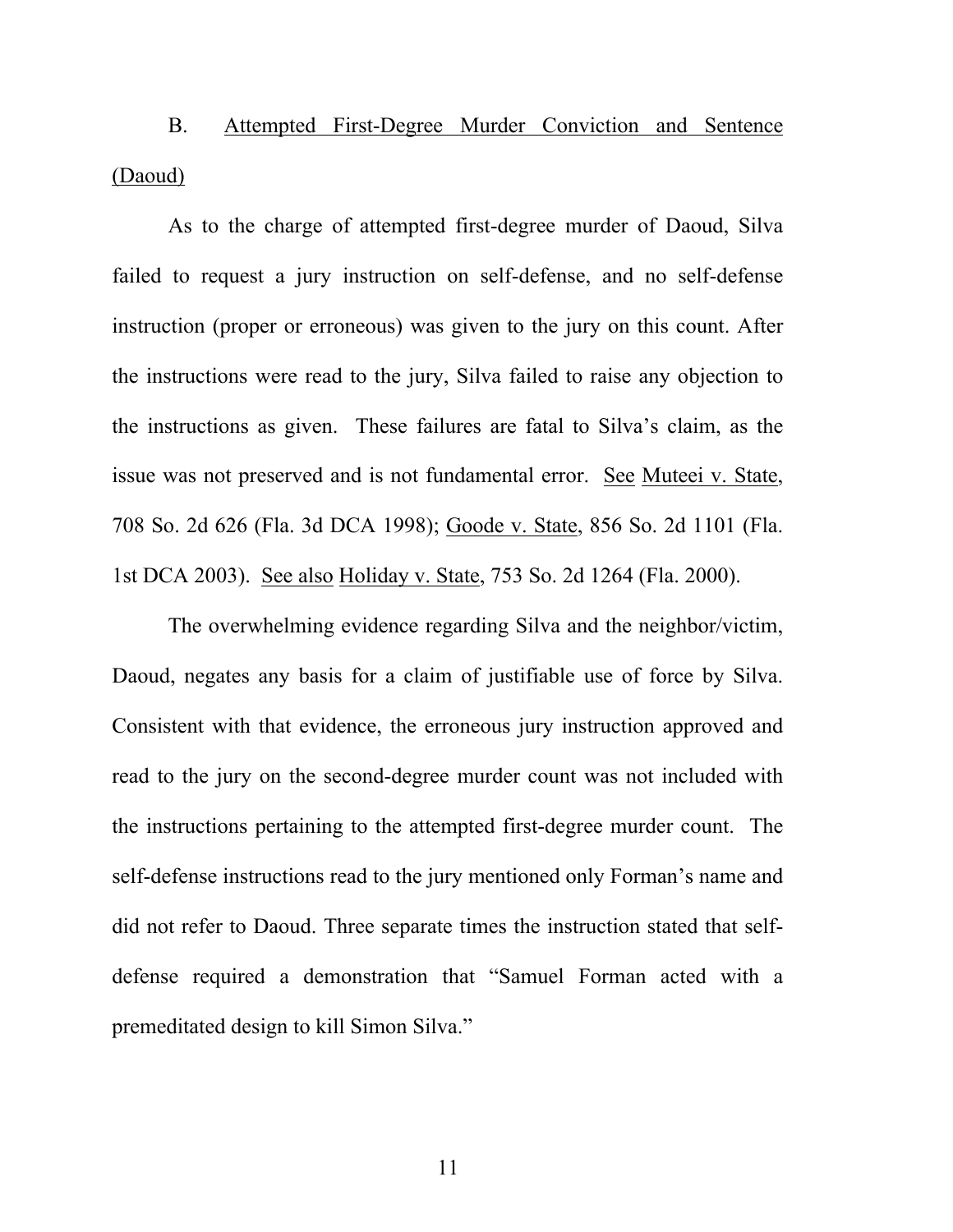It is undisputed that Silva used deadly force in his initial interaction with Forman, his landlord, before Silva turned his attention to Daoud. Silva testified that Forman's employees had told him that Forman carried a gun; that Forman pulled a black object from his right pocket; and that Forman said "I'm going to shoot you."

As to Daoud, there was no such testimony or evidence. Silva himself said that Daoud's approach was after Silva had shot Forman. His testimony that he feared Daoud was going to "throw the microwave at [him]," was flatly inconsistent with crime scene photographs showing the microwave, and with Silva's own testimony that he placed his firearm on the microwave as he called 911 to report the shootings. In Silva's initial statement regarding the shootings, Silva did not think that he had shot anyone other than Forman. He told police in that initial interview that he had reported to 911 that "he had shot his boss," which could only be a reference to Forman (Daoud was only a neighbor, not Silva's employer or landlord).

Regarding Silva's prior interactions with Forman, Silva testified that Forman had previously threatened to shoot him. Silva said that he had not reported the prior threat to the police, because Forman was a lawyer and a millionaire, and "All the police around there, they know him." Silva never mentioned any such threat, concern, or interaction regarding Daoud. So the

12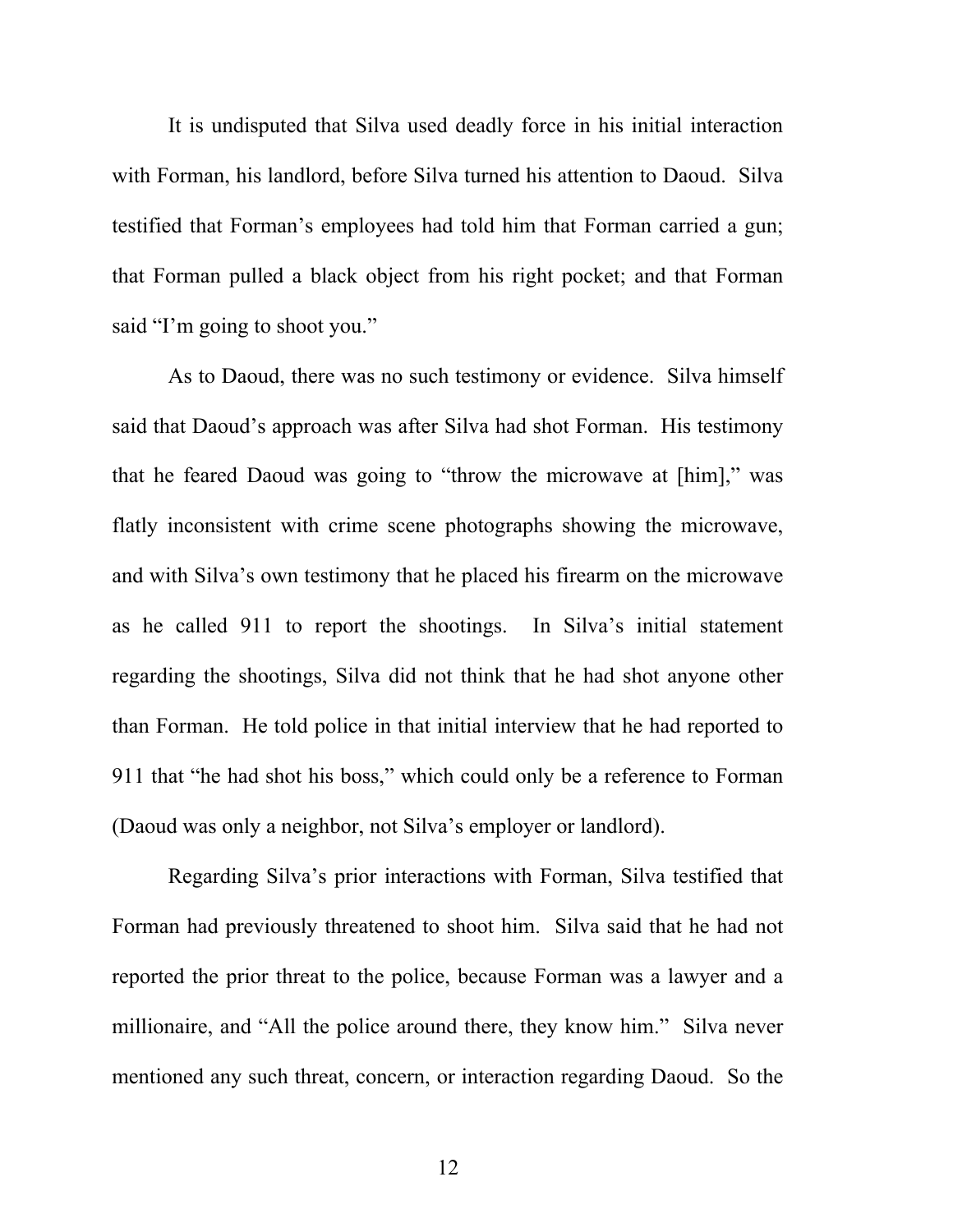defense's decision not to request or include a separate instruction relating to a claim of justifiable use of force against Daoud is understandable.

Silva's argument that the erroneous instruction regarding the seconddegree murder count may have infected the jury's consideration of the attempted first-degree murder count involving Daoud is unavailing. The complete omission of Daoud's name from the self-defense instruction given as to the second-degree murder charge and Forman distinguishes the present case from the fundamental errors involved in cases such as Alexander v. State, 121 So. 3d 1185 (Fla. 1st DCA 2013), and Montijo v. State, 61 So. 3d 424 (Fla. 5th DCA 2011), cited by Silva.

Nor is Silva's back-up argument, a claim of ineffective assistance of counsel "apparent on the face of the record," citing McMullen v. State, 876 So. 2d 589, 590 (Fla. 5th DCA 2004), persuasive. First, McMullen itself affirmed the defendant's conviction and sentence, confirming that "normally" (and in McMullen's case) ineffective assistance of trial counsel claims are not cognizable on direct appeal. Id. Second, this Court has declined to find ineffective assistance of trial counsel when such a claim is raised on direct appeal and prejudice is not obvious, but debatable, and thus cognizable only on a motion for post-conviction relief. Corvo v. State, 916 So. 2d 44, 46 (Fla. 3d DCA 2005).